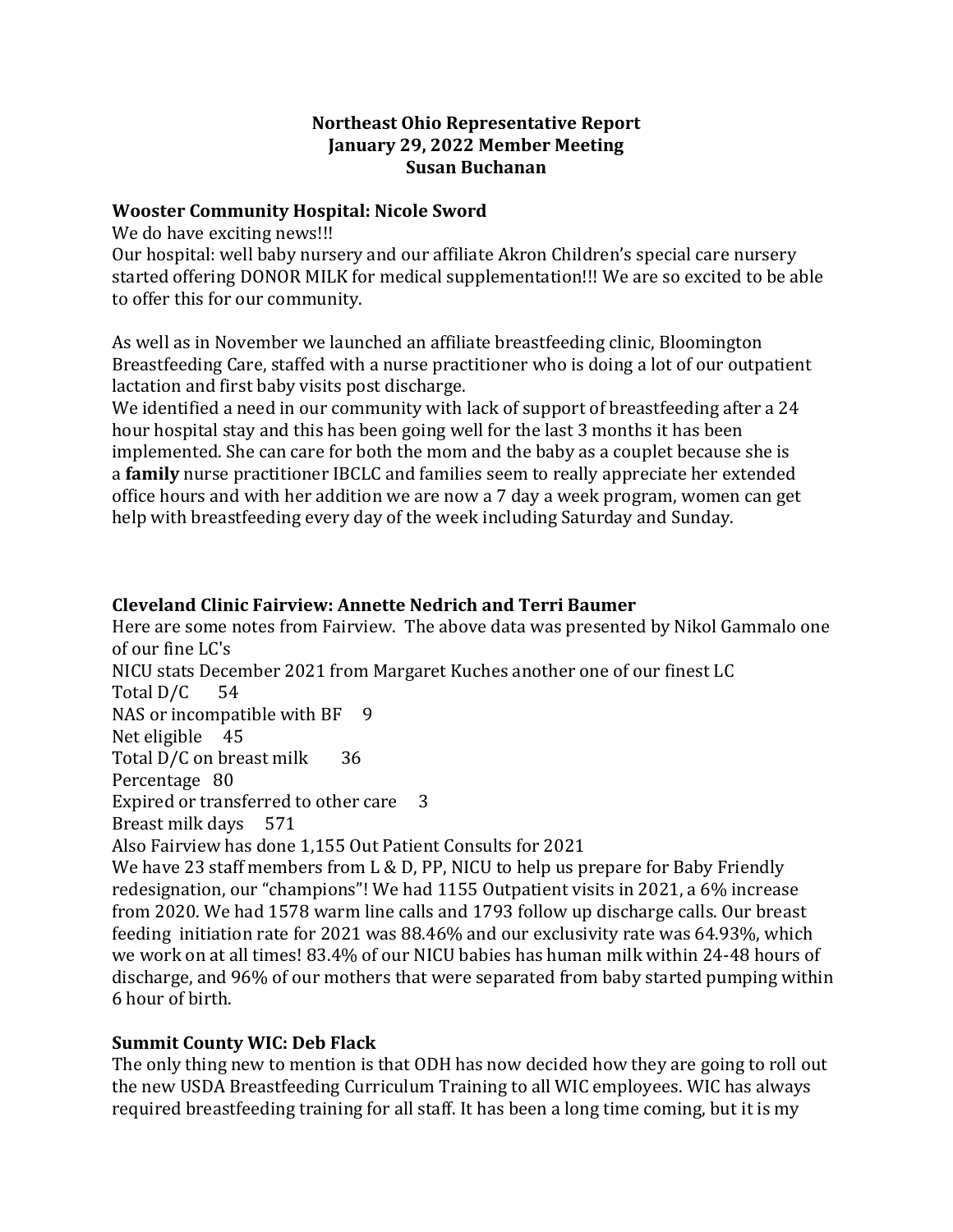understanding that the curriculum has finally been changed and updated. All Ohio WIC staff must complete their portions of the training by the end of the fiscal year.(which is Oct 1st for us). The tiers are listed below. There is a mention below that sometime in the future the training will be available to non-WIC staff who influence WIC participants' infant feeding decisions.

#### **Trumbell Co. WIC and Tri-County Breastfeeding Connections Coalition: Holly Mischey**

Due to the existing Covid restrictions we have not had many changes since my last report in October. State WIC recently informed us that we are to continue to waive children in the clinic for certification, but we are still seeing moms/babies for breastfeeding help if they request an in-person visit. We continue to make follow-up calls to all prenatal and breastfeeding participants to provide education and support. We also continue our monthly breastfeeding group called TLC (The Lactation Club) via Facebook Live.

I am remaining co-chair of Tri-County Breastfeeding Connections coalition which continues to meet monthly via Zoom. We collaborate virtually with area Lactation Consultants, peer helpers, and representatives from local WIC clinics and health departments to discuss goals for the future and ways to support prenatal and breastfeeding families in the community. We are still promoting our online conference with Dr. Jarold "Tom' Johnston through GOLD Learning and encourage registration on our coalition's website as we will get the credit for the registration. [www.tri-countybreastfeedingconnections.org](http://www.tri-countybreastfeedingconnections.org/) We would appreciate you sharing our conference information with OLCA members.

I also work as an IBCLC on the Mom/Baby unit at a local hospital and actively promote WIC and provide education and support to patients and maternity staff.

### **Summit and Medina County Private Practice: Anne Raley**

I wanted to introduce myself and my private practice. I'm an IBCLC doing in-home visits in Summit and Medina counties in Northeast Ohio. My information can be found at [summitlactation.com.](http://summitlactation.com/) I am very happy to be back in Ohio after moving away and I'm excited to learn about the lactation community here in Ohio. I opened my private practice toward the end of 2020 and continue to work PRN in a local hospital. I got my lactation start in Virginia in a large hospital and took the IBCLC exam in 2017. I love the hospital setting but am very excited to be working in the community. I've been involved with the Northern Ohio Lactation Association (NOLA) for a few years now and am very happy to continue serving the lactation community and the families here. Thank you,

Anne Raley BSN, RN, IBCLC Summit Lactation [www.summitlactation.com](http://www.summitlactation.com/) 571-263-7553

# **Cleveland Clinic Akron General: Susan Buchanan**

Working on plan for getting back to seeing outpatients in person. Beginning to prepare for our Baby Friendly recertification.